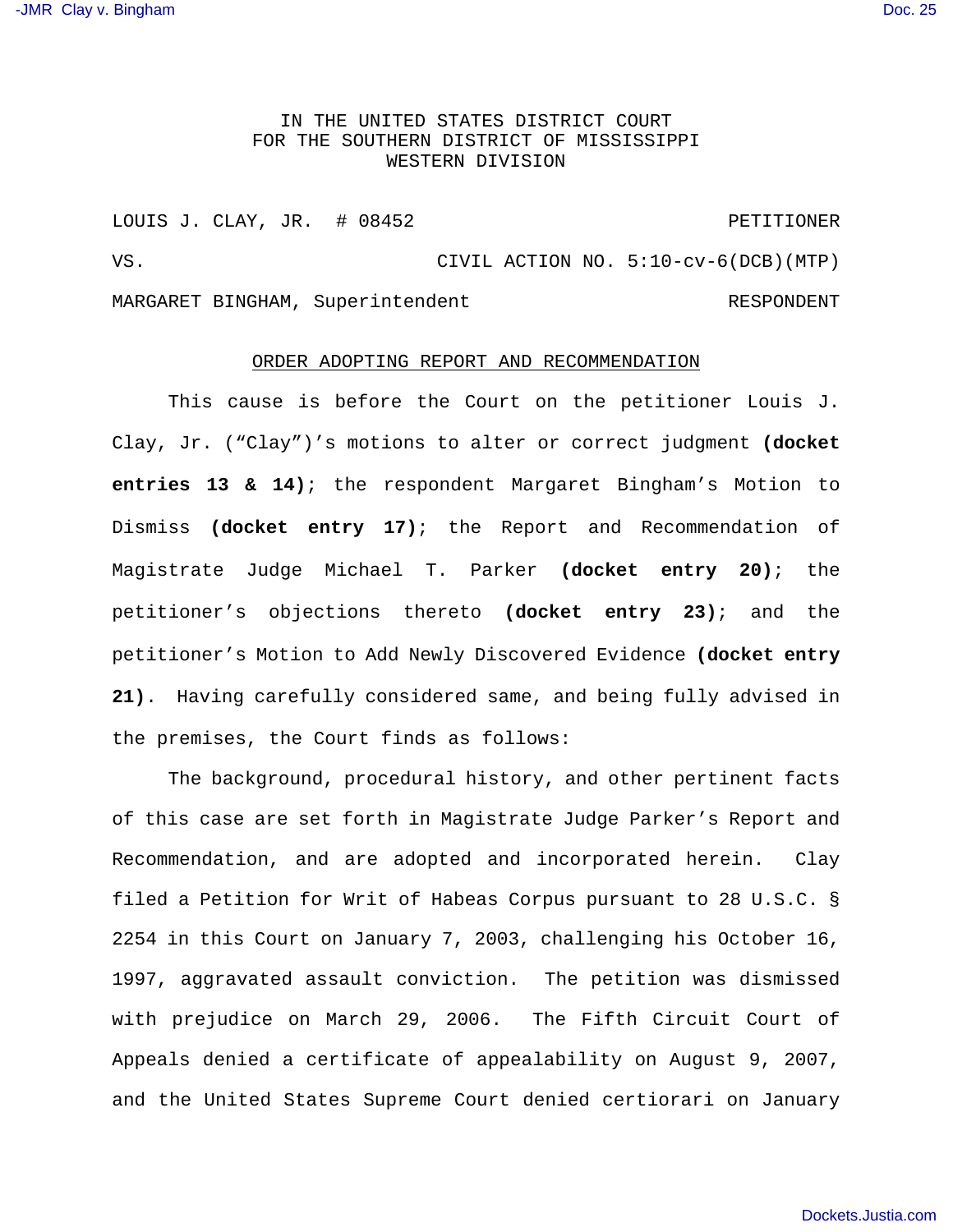14, 2008.

On January 20, 2010, Clay filed his Petition for Writ of Habeas Corpus pursuant to 28 U.S.C. § 2254 presently before the Court. By Order of January 25, 2010, the Court sua sponte transferred this case to the Fifth Circuit for a determination if Clay's present petition should be allowed as a second or successive petition pursuant to 28 U.S.C. § 2244(b)(3)(A). On March 22, 2010, the Fifth Circuit entered an order denying Clay's motion for leave to file a second or successive § 2254 petition with respect to Grounds Two through Twelve of his petition, as those claims "were or could have been raised in his prior federal application," and the petitioner failed to meet the requirements of 28 U.S.C. §  $2244(b)(2)$  &  $(b)(3)(c)$ . The Fifth Circuit also found, however, that Ground One of Clay's petition arose after his first federal habeas petition was denied, and he therefore did not require authorization to proceed in the district court on that claim.

Pursuant to the Fifth Circuit's order, this Court entered an Order on April 22, 2010, reopening the case and directing the respondent to file a responsive pleading as to Ground One only. In May of 2010, the petitioner filed two motions to alter or correct judgment with the district court, in which he argues that the Court of Appeals lacked jurisdiction to dispose of Grounds Two through Twelve in his petition. These motions shall be denied inasmuch as this Court is without jurisdiction to modify an order issued by the

2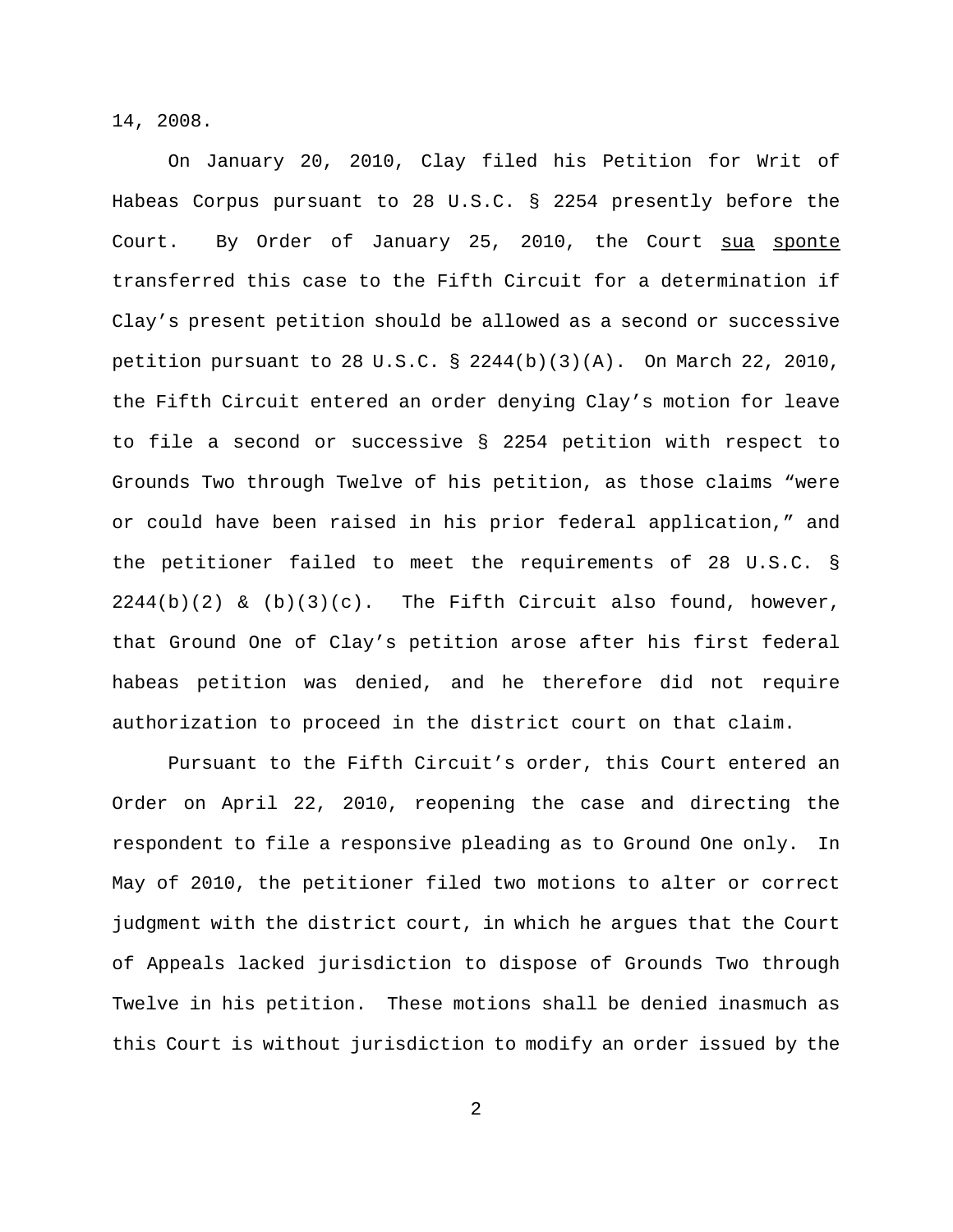Court of Appeals.

On June 9, 2010, the respondent filed a motion to dismiss the petition pursuant to Fed.R.Civ.P. 12(b) for failure to state a claim upon which relief can be granted. In Ground One, the only ground before the Court, the petitioner alleges that his constitutional rights were violated when the state courts denied him the right to proceed in forma pauperis on his appeal of the denial of his motion for post-conviction relief. In his Report and Recommendation, Magistrate Judge Parker points out that the petitioner is essentially claiming that the state violated its own in forma pauperis statute, which is not a cognizable federal habeas claim. He recommends that the respondent's motion to dismiss be granted and that this case be dismissed with prejudice.

Following entry of the Report and Recommendation, Clay filed a "Motion to Add Newly Discovered Evidence," in which he offers no newly discovered evidence but simply refers to Grounds One through Twelve of his January 20, 2010, § 2254 petition. Clay also filed objections to the Report and Recommendation, in which he restates his position that, as to Ground One, "the State is in violation of its own law and Clay's Constitutional rights." He also reiterates his position that the Fifth Circuit Court of Appeals "lacked jurisdiction to rule on Grounds Two through Twelve." None of the petitioner's objections are persuasive. The Court therefore finds that the Report and Recommendation should be adopted as the

3